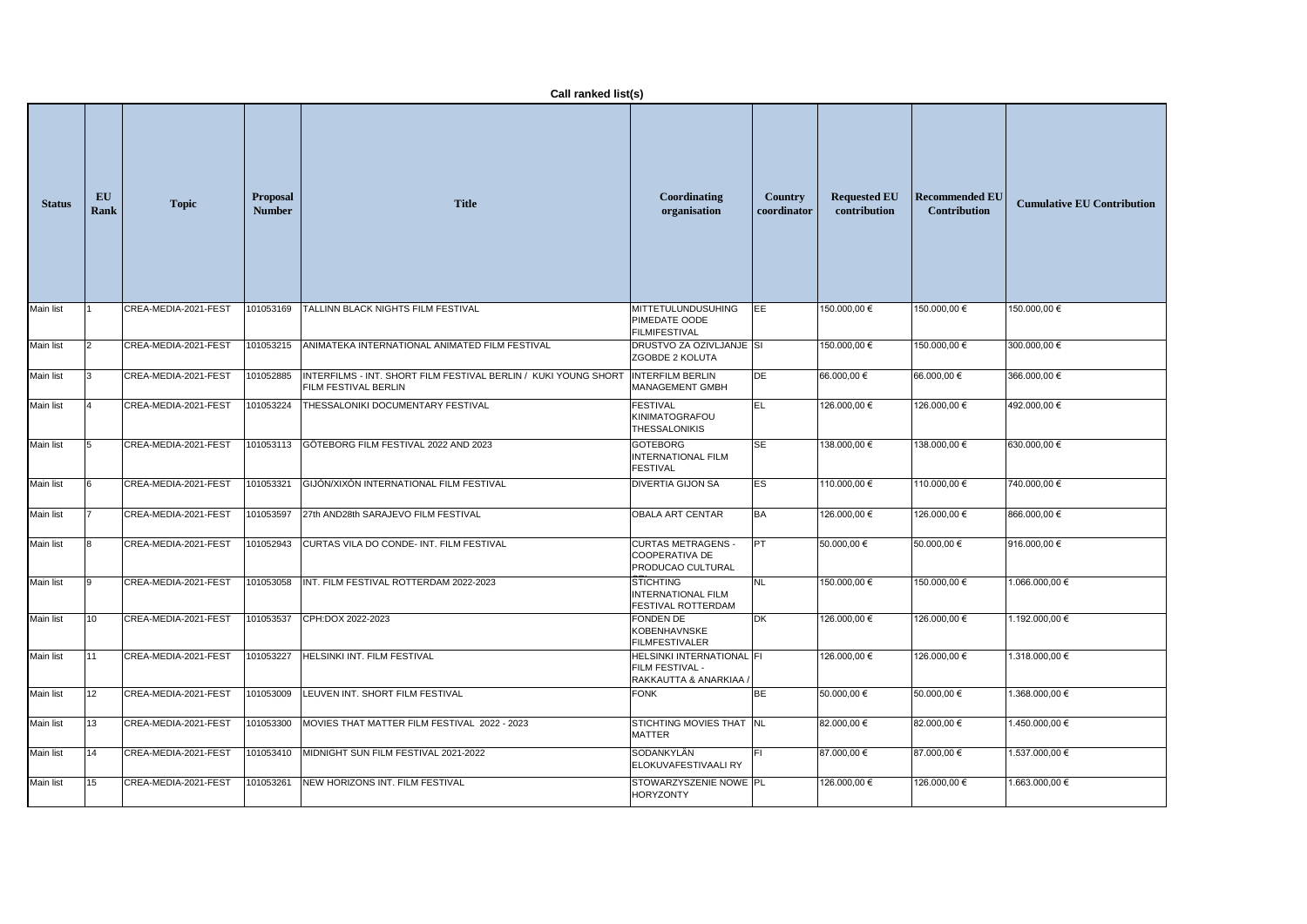| Main list        | 16        | CREA-MEDIA-2021-FEST | 101053488 | KINO OTOK - ISOLA CINEMA INT. FILM FESTIVAL 2022 - 2023               | OTOK, ZAVOD ZA<br>RAZVIJANJE FILMSKE<br>KULTURE LJUBLJANA                  | ISL       | 82.000,00 €  | 82.000,00 €  | 1.745.000,00 € |
|------------------|-----------|----------------------|-----------|-----------------------------------------------------------------------|----------------------------------------------------------------------------|-----------|--------------|--------------|----------------|
| <b>Main list</b> | 17        | CREA-MEDIA-2021-FEST | 101052388 | MUSIC CINEMA, FESTIVAL INT. DU FILM Á MARSEILLE                       | <b>ALCIME ASSOCIATION</b>                                                  | FR.       | 150.000,00 € | 150.000,00 € | 1.895.000,00 € |
| Main list        | 18        | CREA-MEDIA-2021-FEST | 101052936 | INT. LEIPZIG FESTIVAL FOR DOCUMENTARY AND ANIMATED FILM 2021-<br>2022 | LEIPZIGER DOK-<br><b>FILMWOCHEN GMBH</b>                                   | DE        | 126.000,00 € | 126.000,00 € | 2.021.000,00 € |
| Main list        | 19        | CREA-MEDIA-2021-FEST | 101052970 | <b>FESTIVAL LA ROCHELLE CINÉMA</b>                                    | FESTIVAL LA ROCHELLE<br>CINEMA - INTERNATIONAL<br><b>FILM FESTIVAL</b>     | FR.       | 126.000,00 € | 126.000,00 € | 2.147.000,00 € |
| Main list        | 20        | CREA-MEDIA-2021-FEST | 101053203 | SOFIA INT. FILM FESTIVAL 2022 - 2023                                  | <b>ART FEST LTD</b>                                                        | <b>BG</b> | 126.000,00 € | 126.000,00 € | 2.273.000,00 € |
| Main list        | 21        | CREA-MEDIA-2021-FEST | 101053373 | <b>BERGAMO FILM MEETING</b>                                           | BERGAMO FILM MEETING IT<br><b>ONLUS</b>                                    |           | 126.000,00 € | 126.000,00 € | 2.399.000,00 € |
| <b>Main list</b> | 22        | CREA-MEDIA-2021-FEST | 101053404 | URZFILM FESTIVAL HAMBURG                                              | <b>KURZFILM AGENTUR</b><br><b>HAMBURG EV</b>                               | DE        | 50.000,00 €  | 50.000,00 €  | 2.449.000,00 € |
| Main list        | 23        | CREA-MEDIA-2021-FEST | 101053422 | CREA-MEDIA-2021-FEST                                                  | <b>ALTHJODLEG</b><br><b>KVIKMYNDAHATID I</b><br><b>REYKJAVIK EHF</b>       | IS.       | 110.000,00 € | 110.000,00 € | 2.559.000,00 € |
| <b>Main list</b> | 24        | CREA-MEDIA-2021-FEST | 101053552 | BUSTER FILM FESTIVAL 2022-2023                                        | <b>FONDEN DE</b><br>KOBENHAVNSKE<br><b>FILMFESTIVALER</b>                  | DK        | 110.000,00 € | 110.000,00 € | 2.669.000,00 € |
| Main list        | 25        | CREA-MEDIA-2021-FEST | 101053178 | MOTOVUN FILM FESTIVAL 2021 - 2022                                     | MOTOVUN FILM FESTIVAL HR<br><b>UMJENICKA</b><br>ORGANIZACIJA               |           | 70.000,00 €  | 70.000,00 €  | 2.739.000,00 € |
| Main list        | 26        | CREA-MEDIA-2021-FEST | 101053185 | BELDOCS INT. DOCUMENTARY FILM FESTIVAL                                | MEGUNARODNI FESTIVAL RS<br><b>DOKUMENTARNOG FILMA</b><br><b>BELDOCS</b>    |           | 92.000,00 €  | 92.000,00 €  | 2.831.000,00 € |
| Main list        | 27        | CREA-MEDIA-2021-FEST | 101053211 | THESSAOLONIKI INT. FILM FESTIVAL 2021 - 2022                          | <b>FESTIVAL</b><br><b>KINIMATOGRAFOU</b><br><b>THESSALONIKIS</b>           | EL        | 126.000,00 € | 126.000,00 € | 2.957.000,00 € |
| Main list        | 28        | CREA-MEDIA-2021-FEST | 101053149 | <b>INDIELISBOA INT. FILM FESTIVAL</b>                                 | <b>INDIELISBOA</b><br>ASSOCIACAO CULTURAL                                  |           | 126.000,00 € | 126.000,00 € | 3.083.000,00 € |
| <b>Main list</b> | <b>29</b> | CREA-MEDIA-2021-FEST |           | 101053384 CINEDOC-TBILISI                                             | NOOSFERA FOUNDATION GE                                                     |           | 54.000,00 €  | 54.000,00 €  | 3.137.000,00 € |
| Main list        | 30        | CREA-MEDIA-2021-FEST | 101053539 | FILM FEST GEST 2021-2022                                              | INTERNATIONAAL<br><b>FILMFESTIVAL VAN</b><br><b>VLAANDEREN VZW</b>         | <b>BE</b> | 92.000,00 €  | 92.000,00 €  | 3.229.000,00 € |
| Main list        | 31        | CREA-MEDIA-2021-FEST | 101053593 | INT. DOCUMENTARY FILMFESTIVAL AMSTERDAM                               | <b>STICHTING</b><br>INTERNATIONAL<br><b>DOCUMENTARY</b>                    | <b>NL</b> | 126.000,00 € | 126.000,00 € | 3.355.000,00 € |
| Main list        | 32        | CREA-MEDIA-2021-FEST | 101053601 | CORK INT. FILM FESTIVAL 2021 -* 2022                                  | <b>CORK INTERNATIONAL</b><br>FILM FESTIVAL COMPANY<br>LIMITED BY GUARANTEE | IE        | 150.000,00 € | 150.000,00 € | 3.505.000,00 € |
| <b>Main list</b> | 33        | CREA-MEDIA-2021-FEST | 101053398 | ZLIN FILM FESTIVAL - INT. FILM FESTIVAL FOR CHILDREN AND YOUTH        | <b>FILMFEST SRO</b>                                                        | CZ        | 126.000,00 € | 126.000,00 € | 3.631.000,00 € |
| <b>Main list</b> | 34        | CREA-MEDIA-2021-FEST | 101053260 | PORTO/POST/DOD                                                        | PORTO POST DOC<br><b>FESTIVAL CINEMA</b>                                   | <b>PT</b> | 54.000,00 €  | 54.000,00 €  | 3.685.000,00 € |
| <b>Main list</b> | 35        | CREA-MEDIA-2021-FEST | 101052992 | INT. SHORT FILM FESTIVAL OBERHAUSEN                                   | <b>IKF INTERNATIONALE</b><br>KURZFILMTAGE<br><b>OBERHAUSEN GGMBH</b>       | DE        | 66.000,00 €  | 66.000,00 €  | 3.751.000,00 € |
| Main list        | 36        | CREA-MEDIA-2021-FEST | 101053038 | FESTIVAL OF ANIMATED FILM STUTTGART 2021 - 20 22                      | FILM-UND<br>MEDIENFESTIVAL GGMBH                                           | DE        | 150.000,00 € | 150.000,00 € | 3.901.000,00 € |
| Main list        | 37        | CREA-MEDIA-2021-FEST | 101053110 | CINEKID FESTIVAL 2021-2022                                            | <b>STICHTING CINEKID</b><br><b>AMSTERDAM</b>                               | <b>NL</b> | 82.000,00 €  | 82.000,00 €  | 3.983.000,00 € |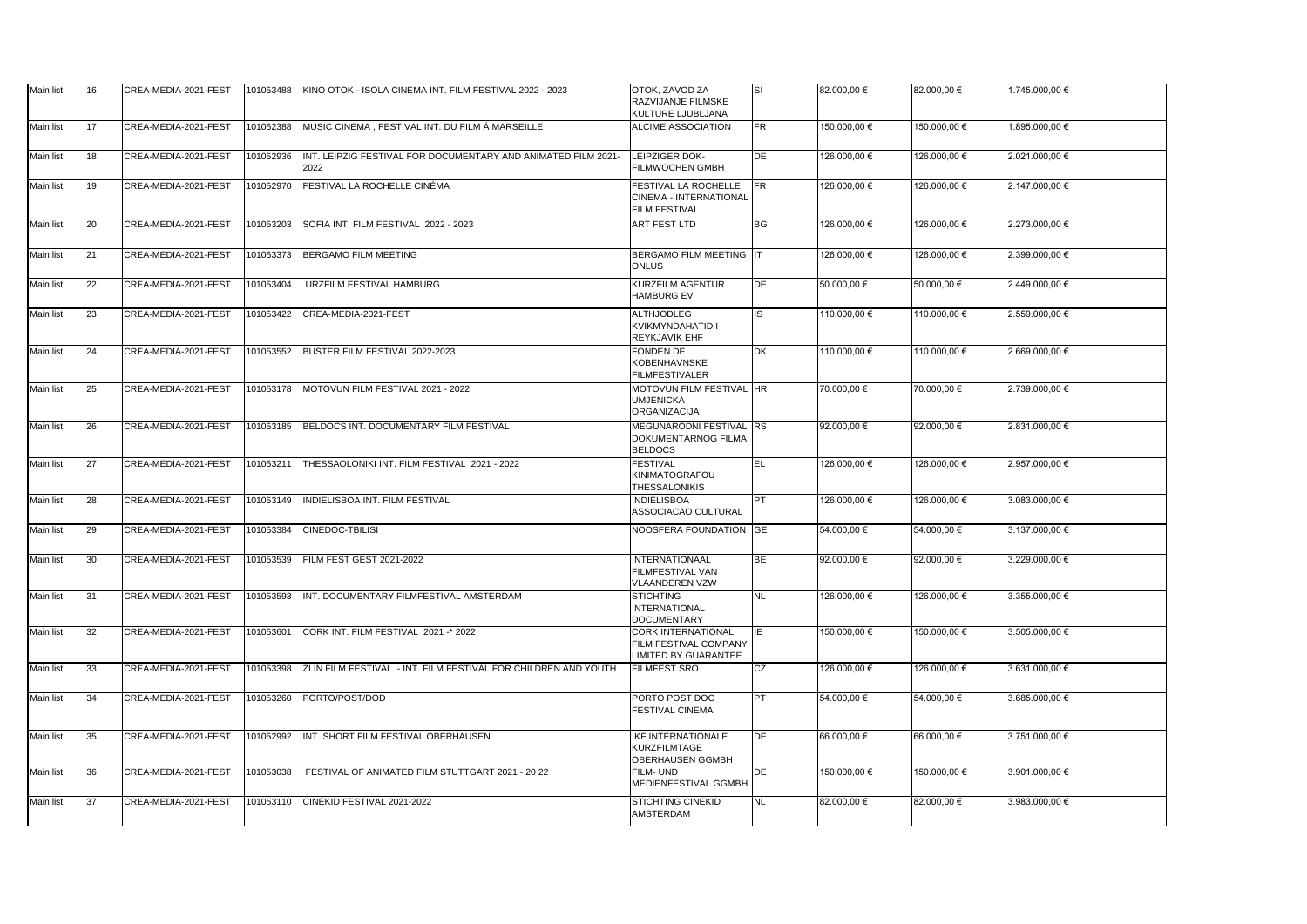| <b>Main list</b> | 38 | CREA-MEDIA-2021-FEST | 101053304 | DOCS LISBOA INT. FILM FESTIVAL                                       | APORDOC - ASSOCIACAO PT<br>PELO DOCUMENTARIO                                                     |            | 110.000,00 € | 110.000,00 € | 4.093.000,00 €     |
|------------------|----|----------------------|-----------|----------------------------------------------------------------------|--------------------------------------------------------------------------------------------------|------------|--------------|--------------|--------------------|
| <b>Main list</b> | 39 | CREA-MEDIA-2021-FEST | 101053431 | DOCS AGAINST GRAVITY FILM FESTIVAL                                   | <b>AGAINST GRAVITY</b><br>SPOLKA Z OGRANICZONA<br><b>ODPOWIEDZIALNOSCIA</b>                      | PL         | 118.000,00 € | 118.000,00 € | 4.211.000,00 €     |
| Main list        | 40 | CREA-MEDIA-2021-FEST | 101053464 | VERZIÓ FILM FESTIVAL                                                 | VERZIO FILM ALAPITVANY HU                                                                        |            | 54.000,00 €  | 54.000,00 €  | 4.265.000,00 €     |
| Main list        | 41 | CREA-MEDIA-2021-FEST | 101053544 | TRANSILVANIA INT. FILM FESTIVAL                                      | <b>ASOCIATIA FESTIVALUL</b><br><b>DE FILM TRANSILVANIA</b>                                       | <b>IRO</b> | 126.000,00 € | 126.000,00 € | 4.391.000,00 €     |
| Main list        | 42 | CREA-MEDIA-2021-FEST | 101053218 | CROSSING EUROPE FILM FESTIVAL LINZ 2022 - 2023                       | <b>CROSSING EUROPE</b><br><b>FILMFESTIVAL</b><br><b>GEMEINNUTZIGE GMBH</b>                       | <b>AT</b>  | 126.000,00 € | 126.000,00 € | 4.517.000,00 €     |
| Main list        | 43 | CREA-MEDIA-2021-FEST | 101053084 | ONE WORLD INT. HUMAN RIGHTS DOCUMENTARY FILM FESTIVAL 2022 -<br>2023 | <b>CLOVEK V TISNI OPS</b>                                                                        | <b>CZ</b>  | 76.000,00 €  | 76.000,00 €  | 4.593.000,00 €     |
| Main list        | 44 | CREA-MEDIA-2021-FEST | 101053399 | <b>SEVILLE EUROPEAN FILM FESTIVAL</b>                                | <b>INSTITUTO DE LA</b><br><b>CULTURA Y DE LAS</b><br>ARTES DE SEVILLA                            | <b>IES</b> | 150.000,00 € | 150.000,00 € | 4.743.000,00 €     |
| Main list        | 45 | CREA-MEDIA-2021-FEST | 101053251 | RIGA INTERNATIONAL FILM FESTIVAL 2021-2022                           | RIGAS STARPTAUTISKAIS LV<br><b>KINO FESTIVALS</b>                                                |            | 82.000,00 €  | 82.000,00 €  | 4.825.000,00 €     |
| Main list        | 46 | CREA-MEDIA-2021-FEST | 101052633 | DOK.FEST MÜNCHEN 2021-2022                                           | <b>INTERNATIONALES</b><br>DOKUMENTARFILMFESTIV<br>AL MUNCHEN EV                                  | <b>IDE</b> | 126.000,00 € | 126.000,00 € | 4.951.000,00 €     |
| <b>Main list</b> | 47 | CREA-MEDIA-2021-FEST | 101053060 | CINANIMA - INT. ANIMATED FILM FETIVAL OF ESPINHO 2021-2022           | NASCENTE-COOPERATIVA PT<br>DE ACCAO CULTURAL CRL                                                 |            | 126.000,00 € | 126.000,00 € | 5.077.000,00 €     |
| Main list        | 48 | CREA-MEDIA-2021-FEST | 101053306 | LES ARCS FILM FESTIVAL                                               | <b>REVELATIONS</b><br><b>CULTURELLES</b><br><b>ASSOCIATION</b>                                   | <b>FR</b>  | 110.000,00 € | 110.000,00 € | 5.187.000,00 €     |
| Main list        | 49 | CREA-MEDIA-2021-FEST | 101053353 | VIENNA SHORTS- INT. SHORT FILM FESTIVAL                              | <b>INDEPENDENT CINEMA</b><br>VEREIN ZUR FORDERUNG<br><b>UNABHANGIGEN</b><br><b>FILMSCHAFFENS</b> | <b>IAT</b> | 50.000,00 €  | 50.000,00 €  | 5.237.000,00 €     |
| Main list        | 50 | CREA-MEDIA-2021-FEST | 101053458 | FILM FESTIVAL COTTBUS - FESTIVAL OF EAST EUROPEAN CINEMA             | POOL PRODUCTION<br><b>GMBH</b>                                                                   | <b>DE</b>  | 126.000,00 € | 126.000,00 € | 5.363.000,00 €     |
| Main list        | 51 | CREA-MEDIA-2021-FEST | 101052586 | INTERNATIONAL DOCUMENTARY FILM FESTIVAL FIPADOC - 2022               | ASSOCIATION DU<br><b>FESTIVAL</b><br>INTERNATIONAL DE<br><b>PROGRAMMES</b>                       | <b>FR</b>  | 110.000,00 € | 110.000,00 € | 5.473.000,00 €     |
| Main list        | 52 | CREA-MEDIA-2021-FEST | 101052934 | INT. FILM FESTIVAL FOR CHILDREN AND YOUNG AUDIENCE                   | SACHSISCHER KINDER<br>UND JUGENDFILMDIENST                                                       | <b>DE</b>  | 150.000,00 € | 150.000,00 € | 5.623.000,00 €     |
| Main list        | 53 | CREA-MEDIA-2021-FEST | 101052981 | MONSTRA   LISBON ANIMATION FESTIVAL 2022 - 2023                      | <b>TAUMOTROPIO LDA</b>                                                                           | PT         | 150.000,00 € | 150.000,00 € | 5.773.000,00 €     |
| Main list        | 54 | CREA-MEDIA-2021-FEST | 101053093 | TRIESTE FILM FESTIVAL                                                | ALPE ADRIA CINEMA<br><b>ASSOCIAZIONE</b>                                                         | IIT.       | 70.000,00 €  | 70.000,00 €  | 5.843.000,00 €     |
| Main list        | 55 | CREA-MEDIA-2021-FEST | 101053460 | WORLD FESTIVAL OF ANIMATED FILM - ANIMAFEST ZAGREB                   | HULAHOP DOO ZA<br><b>FILMSKU PRODUKCIJU</b><br><b>IUSLUGE</b>                                    | <b>HR</b>  | 150.000,00 € | 150.000,00 € | 5.993.000,00 €     |
| Main list        | 56 | CREA-MEDIA-2021-FEST | 101053490 | KRAKÓW FILM FESTIVAL 2022 - 2023                                     | KRAKOWSKA FUNDACJA   PL<br><b>FILMOWA</b>                                                        |            | 92.000,00 €  | 92.000,00 €  | $6.085.000,00 \in$ |
| Main list        | 57 | CREA-MEDIA-2021-FEST | 101053052 | EUROPEAN FILM FORUM SCANORAMA                                        | KINO ALJANSAS VIESOJI<br><b>ISTAIGA</b>                                                          |            | 110.000,00 € | 110.000,00 € | 6.195.000,00 €     |
| Main list        | 58 | CREA-MEDIA-2021-FEST | 101053295 | KIDS KINO INT. FILM FESTIVAL 2021 - 2022                             | STOWARZYSZENIE NOWE PL<br><b>HORYZONTY</b>                                                       |            | 110.000,00 € | 110.000,00 € | 6.305.000,00 €     |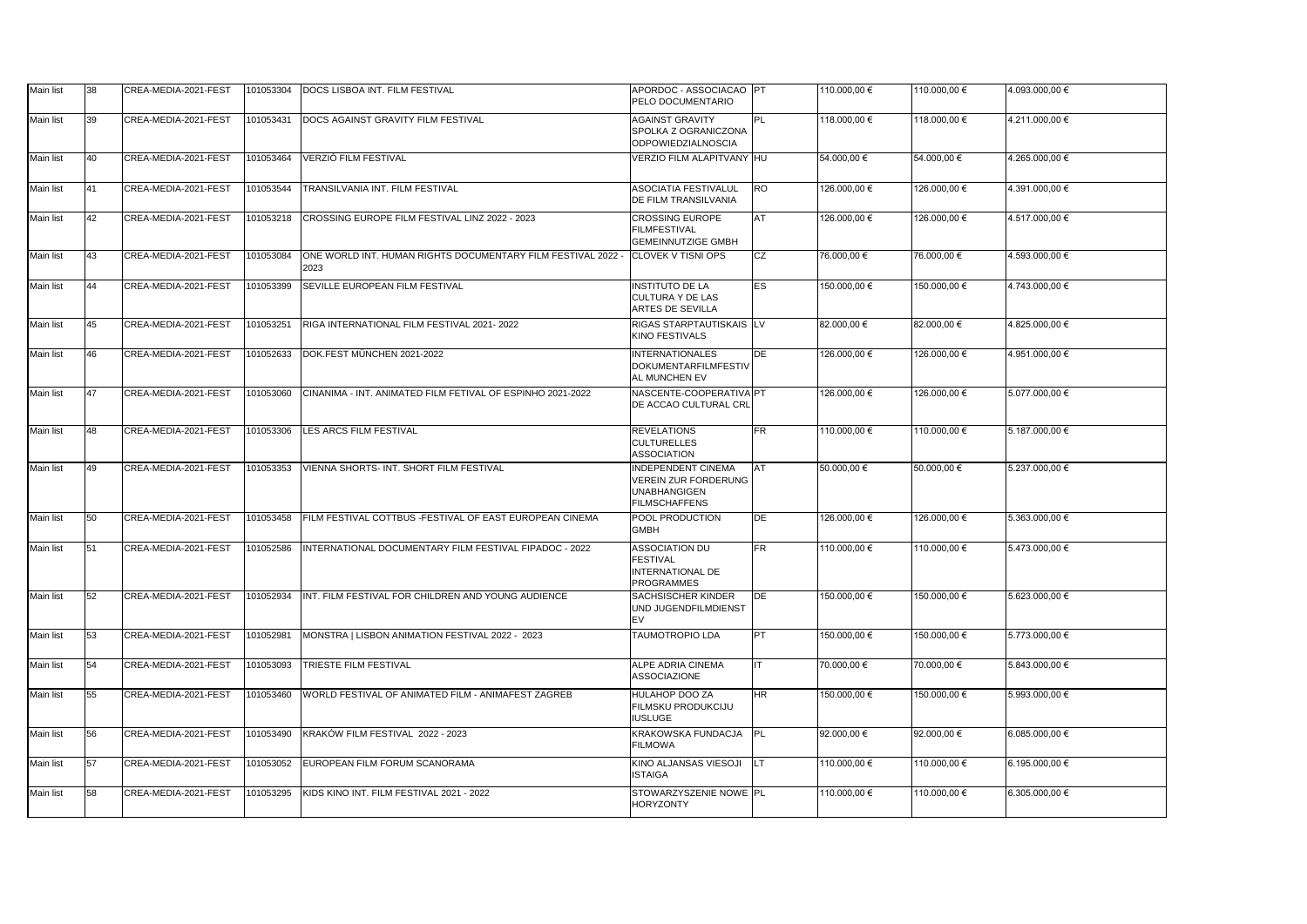| <b>Main list</b> | 59               | CREA-MEDIA-2021-FEST | 101053419 | MAKE DOX CREATIVE DOCUMENTARY FILM FESTIVAL                                   | ZDRUZENIE ZA<br><b>PROMOCIJA NA</b><br><b>DOKUMENTARISTIKA</b>                     | <b>MK</b> | 54.000,00 €  | 54.000,00 €  | 6.359.000,00 € |
|------------------|------------------|----------------------|-----------|-------------------------------------------------------------------------------|------------------------------------------------------------------------------------|-----------|--------------|--------------|----------------|
| Main list        | 60               | CREA-MEDIA-2021-FEST | 101053594 | VILNIUS INT. FILM FESTIVAL KINO PAVASARIS                                     | <b>VIESOJI ISTAIGA KINO</b><br>PAVASARIS                                           | LT        | 110.000,00 € | 110.000,00 € | 6.469.000,00 € |
| <b>Main list</b> | 61               | CREA-MEDIA-2021-FEST | 101052588 | <b>LJUBLJANA INT. FILM FESTIVAL</b>                                           | CANKARJEV DOM ZAVOD SI                                                             |           | 96.000,00 €  | 96.000,00 €  | 6.565.000,00 € |
| <b>Main list</b> | 62               | CREA-MEDIA-2021-FEST | 101053312 | TAMPERE FILM FESTIVAL 2022 2 -2023                                            | <b>TAMPEREEN</b><br>ELOKUVAJUHLAT -<br>TAMPERE FILM FESTIVAL                       | lFI.      | 66.000,00 €  | 66.000,00 €  | 6.631.000,00 € |
| Main list        | 63               | CREA-MEDIA-2021-FEST | 101053521 | <b>LETNÍ FILMOVA SKOLA</b>                                                    | <b>ASOCIACE CESKYCH</b><br>FILMOVYCH KLUBU, Z.S.                                   | <b>CZ</b> | 92.000,00 €  | 92.000,00 €  | 6.723.000,00 € |
| Main list        | 64               | CREA-MEDIA-2021-FEST | 101052429 | FESTIVAL ANIMA 2022 - 2023                                                    | <b>FOLIOSCOPE</b>                                                                  | <b>BE</b> | 150.000,00 € | 150.000,00 € | 6.873.000,00 € |
| Main list        | 65               | CREA-MEDIA-2021-FEST | 101053080 | FILEM'ON INT. FILM FESTIVAL FOR YOUNG AUDIENCES                               | <b>FILEMON</b>                                                                     | <b>BE</b> | 101.000,00 € | 101.000,00 € | 6.974.000,00 € |
| Main list        | 66               | CREA-MEDIA-2021-FEST | 101053401 | MEZIPATRA QUEER FILM FESTIVAL                                                 | <b>MEZIPATRA ZS</b>                                                                | <b>CZ</b> | 62.000,00 €  | 62.000,00 €  | 7.036.000,00 € |
| Main list        | 67               | CREA-MEDIA-2021-FEST | 101053425 | <b>FILMFEST DRESDEN</b>                                                       | FILMINITIATIVE DRESDEN DE                                                          |           | 66.000,00 €  | 66.000,00 €  | 7.102.000,00 € |
| Main list        | 68               | CREA-MEDIA-2021-FEST | 101053432 | ANIMEST INT. ANIMATION FILM FESTIVAL                                          | <b>ASOCIATIA ANIMEST</b>                                                           | <b>RO</b> | 150.000,00 € | 150.000,00 € | 7.252.000,00 € |
| Main list        | 69               | CREA-MEDIA-2021-FEST | 101053165 | ATHENS INT. CHILDREN'S FILM FESTIVAL                                          | ATHENS INTERNATIONAL<br><b>CHILDREN'S FILM</b><br><b>FESTIVAL</b>                  | <b>EL</b> | 54.000,00 €  | 54.000,00 €  | 7.306.000,00 € |
| Main list        | 70               | CREA-MEDIA-2021-FEST | 101053222 | <b>ASTRA FILM FESTIVAL</b>                                                    | <b>FUNDATIA ASTRA FILM</b>                                                         | <b>RO</b> | 82.000,00 €  | 82.000,00 €  | 7.388.000,00 € |
| Main list        | 71               | CREA-MEDIA-2021-FEST | 101053231 | <b>FEST - NEW DIRECTORS</b>                                                   | FEST ASSOCIACAO<br><b>CULTURAL</b>                                                 | <b>PT</b> | 126.000,00 € | 126.000,00 € | 7.514.000,00 € |
| Main list        | 72               | CREA-MEDIA-2021-FEST | 101053444 | <b>IN THE PALACE</b>                                                          | In The Palace International<br><b>Short Film Festival</b>                          | <b>BG</b> | 66.000,00 €  | 66.000,00 €  | 7.580.000,00 € |
| Main list        | $\overline{173}$ |                      |           | CREA-MEDIA-2021-FEST 101053448 MEDITERRANEAN FILM FESTIVAL SPLIT              | <b>FESTIVAL</b><br><b>MEDITERANSKOG FILMA</b><br><b>SPLIT</b>                      | <b>HR</b> | 82.000,00 €  | 82.000,00 €  | 7.662.000,00 € |
| <b>Main list</b> | 74               | CREA-MEDIA-2021-FEST | 101053200 | EUROPEAN FILM FESTIVAL PALIC                                                  | <b>OTVORENI UNIVERZITET</b><br><b>SUBOTICA DOO</b>                                 | <b>RS</b> | 126.000,00 € | 126.000,00 € | 7.788.000,00 € |
| Main list        | 75               | CREA-MEDIA-2021-FEST | 101053390 | ZAGREB FILM FESTIVAL 2021 - 2022                                              | <b>UO ZAGREB FILM</b><br><b>FESTIVAL</b>                                           | HR        | 92.000,00 €  | 92.000,00 €  | 7.880.000,00 € |
| <b>Main list</b> | 76               | CREA-MEDIA-2021-FEST |           | 101053475 GO SHORT - INT. SHORT FILM FESTIVAL NIJMEGEN 2022 - 2023            | STICHTING GO SHORT-<br><b>INTERNATIONAL SHORT</b><br><b>FILM FESTIVAL NIJMEGEN</b> | <b>NL</b> | 66.000,00 €  | 66.000,00 €  | 7.946.000,00 € |
| <b>Main list</b> | 77               | CREA-MEDIA-2021-FEST | 101053155 | INTERNATIONAL YOUNG AUDIENCE FILM FESTIVAL ALE KINO! - TWO<br><b>EDITIONS</b> | <b>CENTRUM SZTUKI</b><br>DZIECKA W POZNANIU                                        | PL.       | 157.822,00 € | 70.000,00 €  | 8.016.000,00 € |
| Main list        | 78               | CREA-MEDIA-2021-FEST | 101053189 | BRUSSELS SHORT FILM FESTIVAL 2022 - 2023                                      | UN SOIR UN GRAIN                                                                   | BE        | 66.000,00 €  | 66.000,00 €  | 8.082.000,00 € |
| <b>Main list</b> | 79               | CREA-MEDIA-2021-FEST | 101053557 | MECAL PRO 2022 - 2023                                                         | <b>ASOCIACION MECAL</b>                                                            | <b>ES</b> | 66.000,00 €  | 66.000,00 €  | 8.148.000,00 € |
| Main list        | 80               | CREA-MEDIA-2021-FEST | 101052818 | OLYMPIA INT. FILM FESTIVAL FOR CHILDREN AND YOUNG PEOPLE                      | <b>DIETHNES FESTIVAL</b><br>KINIMATOGRAFOU<br><b>OLYMPIAS GIA PAIDIA KAI</b>       | <b>EL</b> | 92.000,00 €  | 92.000,00 €  | 8.240.000,00 € |
| Main list        | 81               | CREA-MEDIA-2021-FEST | 101053090 | JEF FESTIVAL 2022 - 2023                                                      | <b>JEF</b>                                                                         | <b>BE</b> | 126.000,00 € | 126.000,00 € | 8.366.000,00 € |